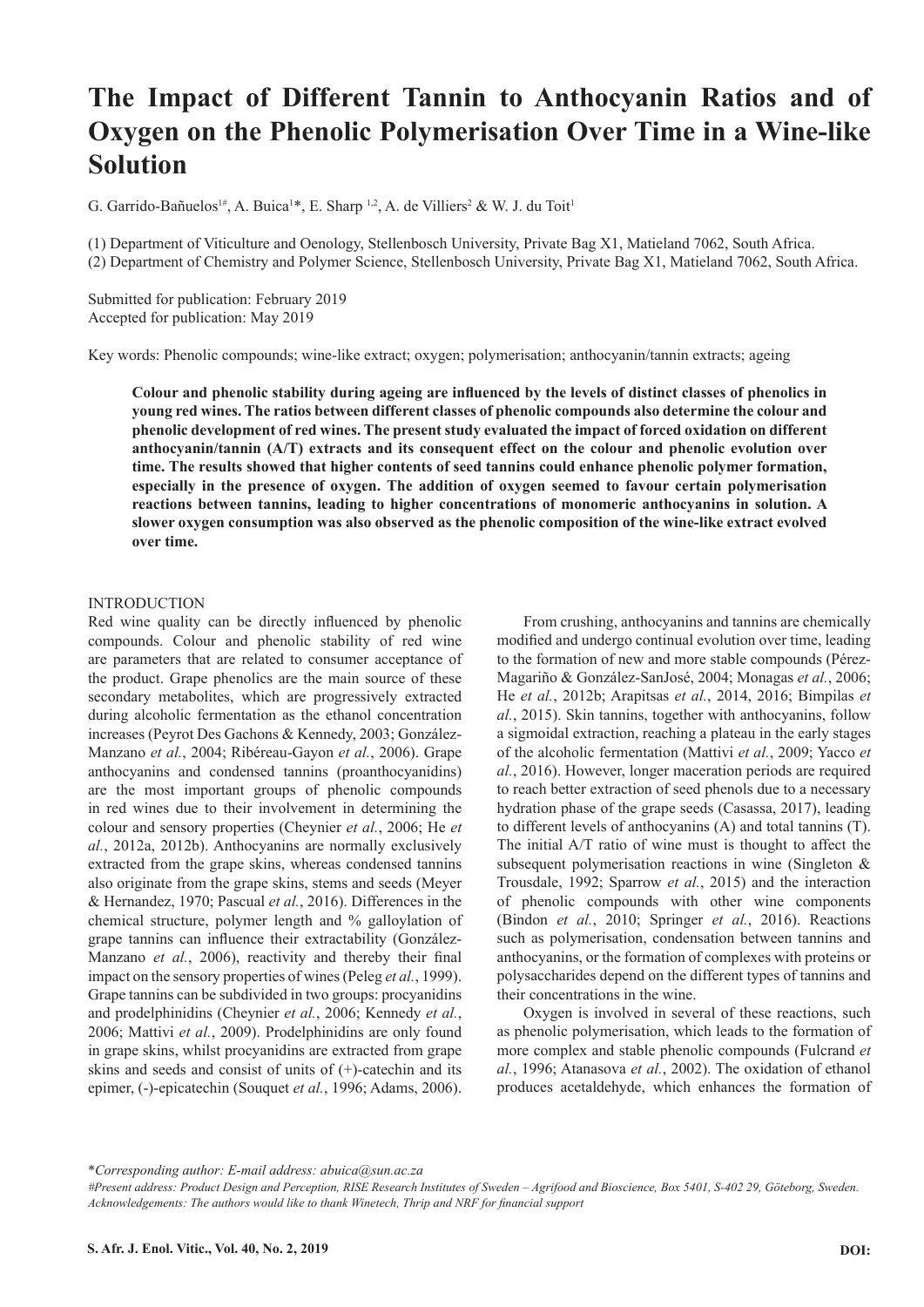ethyl-bridged composite phenols (Timberlake & Bridle, 1977; Dallas *et al.*, 1996; Saucier *et al.*, 1997; Es-Safi *et al.*, 1999; Waterhouse & Laurie, 2006). At lower doses, the impact of oxygen can be beneficial, increasing colour stability and improving wine taste and structure (Waterhouse & Laurie, 2006; Gambuti *et al.*, 2013). However, the oxygen intake should be controlled to avoid excessive production of acetaldehyde and subsequent over-polymerisation and precipitation (Castellari, *et al.*, 2000; Du Toit, *et al.*, 2006a; Ribéreau-Gayon, *et al.*, 2006). The ageing potential of a wine seems to be influenced by the nature of the tannins and the relative A/T ratios (Singleton & Trousdale, 1992; Ribéreau-Gayon *et al.*, 2006; Pascual *et al.*, 2016; Picariello *et al.*, 2017), but this needs further clarification. Two recent publications have evaluated the oxygen consumption of several oenological tannins in a model wine solution, showing how the different nature of the tannins (model wine solutions rich in ellagitannins, gallotannins, skin tannins or seed tannins) influence the oxygen consumption rates (Pascual *et al.*, 2017; Vignault *et al.*, 2018). However, the impact of a continuous oxygen exposure and how the new phenolic polymers formed during ageing react towards it still remains unknown.

There are many unknowns in the continuous evolution of wine phenols during ageing. Current analytical methods can only provide limited information on the different phenolic polymer structures. The impact of oxygen on wine phenols in general has been examined extensively (Castellari *et al.*, 2000; Atanasova *et al.*, 2002; Wirth *et al.*, 2010; Arapitsas *et al.*, 2012; McRae *et al.*, 2015; Quaglieri *et al.*, 2017). However, only two recent publications have evaluated the effect of oxygen on wines with different A/T ratios (Picariello *et al.*, 2017; Carrascón *et al.*, 2018). In the study from Picariello *et al.* (2017), the commercial tannins used may contain additional non-tannin compounds, thereby not only altering tannin concentrations but also those of other wine components and complicating interpretation of their findings (Versari *et al.*, 2013). The present work aimed to investigate how oxygen affects phenolic polymerisation reactions at different A/T extracts in a wine-like (WL) system. To our knowledge this is the first study that focuses on proanthocyanidin polymerisation reactions as a function of the combination of these two variables (oxygen and A/T ratio). In addition, we also evaluate the different oxygen consumption patterns over time.

## MATERIALS AND METHODS **Wine-like extracts**

Shiraz grapes were harvested in 2015 from the Welgevallen experimental vineyard of the Department of Viticulture and Oenology at Stellenbosch University. The experimental design consisted of three different extracts, obtained by varying the amount of seeds used in the extraction and therefore the A/T ratio. The three extracts were obtained from 240 g grape skin without any grape seeds added (SK), in a normal seed (80 g) to skin ratio (SKSD) and in the presence of four times the normal seed (320 g) to skin ratio (SK4SD) found in the Shiraz grapes of the study. All extractions were carried out for nine days at 25ºC in 1 L hydroalcoholic solution (15% ethanol) at pH 3.4 and containing 6.0 g/L tartaric acid.

To avoid the possibility of spontaneous fermentation during sample storage, 20 mg/L NaN<sub>3</sub> (Sigma-Aldrich, St. Louis, MO, USA) was added to the extracts. All extractions were manually shaken three times per day. A single extraction was performed per extract. After nine days, the skins and seeds from their corresponding extract were removed and softly pressed by hand in the presence of  $CO<sub>2</sub>$ . The iron and copper concentrations were then adjusted to 5 mg/L and 0.3 mg/L, respectively, by adding the requisite amounts of  $\text{FeSO}_4$ .7H<sub>2</sub>O and CuSO<sub>4</sub>.5H<sub>2</sub>O (Sigma-Aldrich) according to Danilewicz (2007). The three final extracts (SK, SKSD, and SK4SD) were then centrifuged at 8000 rpm (5 min) to remove any residual grape skins.

The extracts were then divided into Control (C) and Oxygen treatments (Ox), transferred to vials (20 mL vials for C and 100 mL vials for Ox) and sealed hermetically, with the use of crimp caps. Ox samples were exposed to a forced oxidation before being transferred to the vials. The Ox samples were vigorously shaken by hand in a 500 mL volumetric flask for 2 minutes, allowing air to enter every 10 seconds to reach oxygen saturation. On the other hand, C treatments were directly transferred into the vials (previously filled with nitrogen), while blowing  $CO<sub>2</sub>$  into the vial. All vials were stored in the dark at 15ºC until the required analysis after 3 (3M), 6 (6M) and 9 months (9M) of storage. Once opened and analysed, C treatment vials were discarded, whereas in the case of Ox samples, 20 mL were drawn for the colour and phenolic analysis and the remainder of the extract was again saturated with oxygen before further storage. Glass beads were used to fill the headspace in the Ox vials at each of the sampling stages. In total, Ox samples were saturated with oxygen three times (at time 0 - 0 M, after 3 M and 6 M). The oxygen introduced ranged between 6.8-7.6 mg/L at time 0, 7.1-7.6 mg/L after 3 M and 8.5-8.9 mg/L after 6 M.

# **Oxygen measurement**

Oxygen spots (Pst3, PreSens, Regensburg, Germany) were placed in several vials (control and oxygen vials) to avoid invasive measurements and used to monitor the oxygen uptake rate (Coetzee *et al.*, 2016). The oxygen consumption was monitored in C and Ox samples for the first 70-75 hours after oxygen addition. Vials were stored in the dark to avoid possible damage to the spots.

## **Colour and phenolic measurements** *Spectrophotometric analysis*

The colour and phenolic composition were analysed at time 0 M in each of the three extracts. In addition, these parameters were measured in C and Ox samples at 3 M, 6 M and 9 M of storage. At each time point, three vials of each treatment were opened and analysed. The colour density (CD), total red pigments (TRP) and total phenols (TP) of the samples were measured by spectrophotometric analysis (Somers & Evans, 1974; Boulton, 2001). TRP and TP were obtained from the absorbance units (AU) at 280 nm and 520 nm from wine-like samples diluted in 1M HCl. Tannin concentrations of the samples were then detemined by the methyl cellulose precipitation (MCP) method (Sarneckis *et al.*, 2006) and the results are expressed (in catechin equivalents) in mg/L.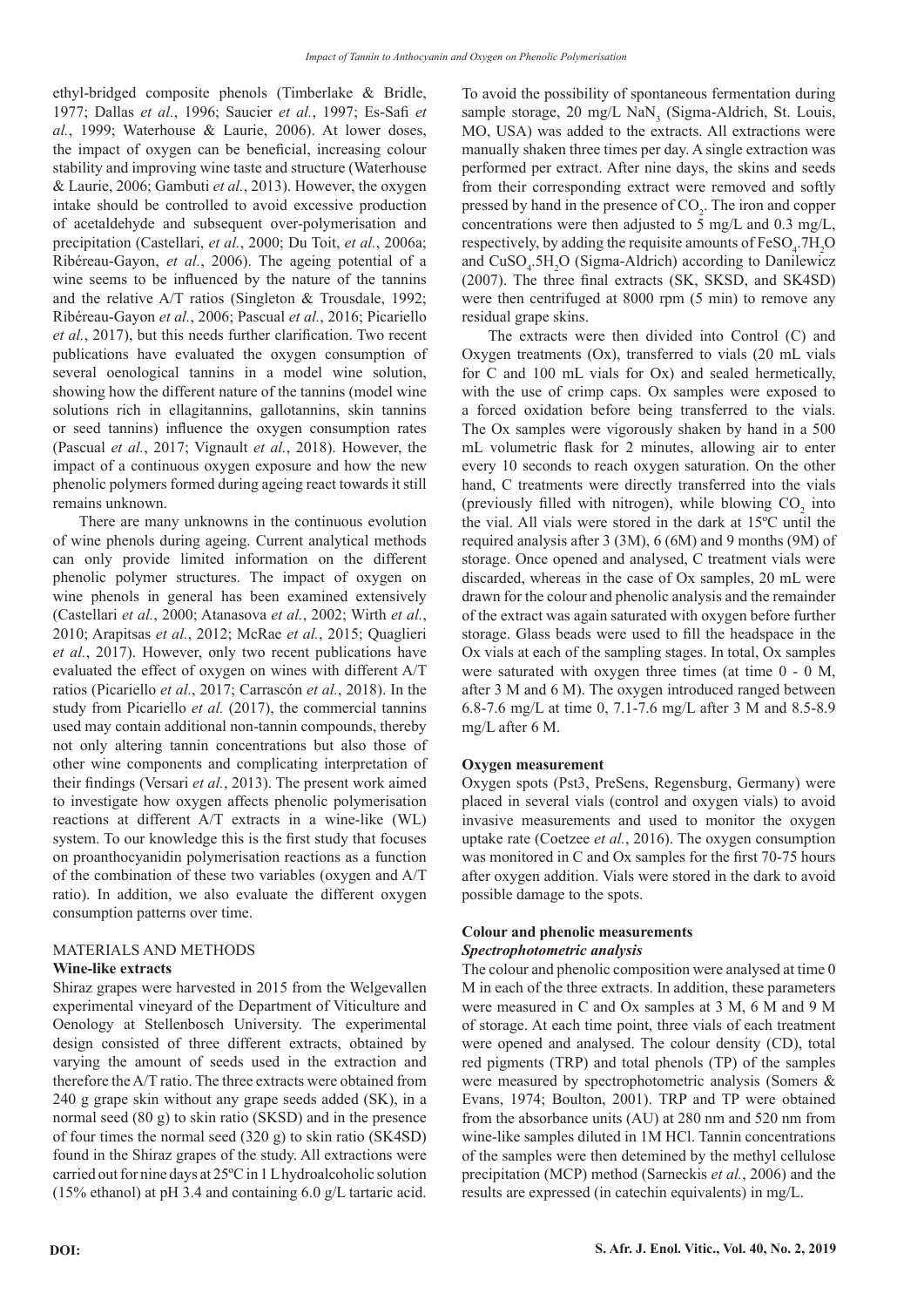# *Reversed phase high performance liquid chromatography (RP-HPLC)-DAD analyses*

The analysis of individual and polymeric phenolic compounds were also performed at 0 M and for all treatments after 3 M, 6 M and 9 M of storage using RP-HPLC according to Garrido-Bañuelos *et al.* (2019). WL samples were centrifuged for 5 min at 8000 rpm and 20 μL of the supernatant was injected. Calibrations were done for the following phenolic standards with additional compounds quantified as equivalents indicated in brackets: gallic acid, (+)-catechin ((-)-epicatechin, B1, polymeric phenols), caffeic acid (GRP, caftaric acid), p-coumaric acid, quercetin-3-glucoside (quercetin-3-glucuronide, quercetin-3-galactoside), quercetin, myricetin, kaempferol from Sigma-Aldrich Chemie (Steinheim, Germany), and malvidin-3-glucoside (delphinidin-, cyanidin-, malvidin-, peonidin-, petunidin- 3-glucosides, -3-acetyl-glucosides, -3-p-coumaryl-glucosides, polymeric pigments) from Extrasynthese (Lyon, France). The identification of the compounds was done based on retention times of standards and the UV-Vis spectra (acquired by injection of standards or from the literature). To simplify the large set of data, certain individual compounds were grouped, namely the sum of total hydroxycinnamic acids, total flavonols, the total glucosylated-anthocyanins, total acetylated-anthocyanins and total coumaroylated-anthocyanins.

#### **Statistical analysis**

All analyses were carried out using Statistica 13.2 (TIBCO Statistica software, Palo Alto, CA, USA). Significant differences were judged on a 5% significance level ( $p \le 0.05$ ) with Fisher LSD Post Hoc tests. Principal Component Analysis (PCA) was performed with SIMCA 14.1 software (Sartorium Stedim Biotech - Malmö, Sweden).

## RESULTS AND DISCUSSION

## **Colour and phenolic extraction in the different extracts**

Based on previous trials, all extractions were performed for nine days in order to allow for a better extraction from the grape seeds. At 0 M (after nine days of extraction) the colour density (CD) and the total red pigments (TRP) were similar between the three extracts. As expected, higher TP and tannin concentration were found in the SKSD and especially SK4SD samples prepared with more seeds, compared to SK (prepared with only skin tannins). Considering the individual phenolic compounds, especially gallic acid and catechin concentrations were significantly different between the different extracts at 0 M (Table 1).

# **Influence of a different phenolic extract on oxygen consumption**

The oxygen consumption (mg/L) was firstly monitored for the C and Ox samples at 0 M, and only for Ox samples in

#### TABLE 1

|  |  |  |  | Colour and phenolic composition of the three extracts at 0 M. |
|--|--|--|--|---------------------------------------------------------------|
|--|--|--|--|---------------------------------------------------------------|

|                                  | SK     | <b>SKSD</b> | <b>SK4SD</b> |
|----------------------------------|--------|-------------|--------------|
| Spectrophotometric               |        |             |              |
| $420 \text{ nm}$ (AU)            | 3.04   | 3.45        | 3.30         |
| 520 nm (AU)                      | 6.75   | 7.48        | 6.76         |
| $620$ nm $(AU)$                  | 1.18   | 1.39        | 1.34         |
| CD (AU)                          | 10.96  | 12.31       | 11.40        |
| TRP (AU)                         | 24.02  | 26.23       | 24.01        |
| TP(AU)                           | 32.37  | 39.86       | 48.99        |
| Tannins (mg/L)                   | 450.99 | 587.86      | 1092.77      |
| $HPLC$ (mg/L)                    |        |             |              |
| Gallic acid                      | 2.67   | 31.92       | 86.13        |
| Catechin                         | 8.60   | 59.76       | 154.14       |
| B1                               | 16.35  | 47.50       | 88.28        |
| Polymeric phenols                | 245.66 | 403.40      | 392.75       |
| Total hydroxycinnamic acids      | 4.82   | 7.07        | 7.78         |
| Total flavonols                  | 67.24  | 85.09       | 75.15        |
| Total glucosylated anthocyanins  | 230.42 | 284.08      | 245.09       |
| Total acetylated anthocyanins    | 116.79 | 144.60      | 121.15       |
| Total coumaroylated anthocyanins | 65.38  | 90.96       | 90.94        |
| Polymeric pigments               | 14.24  | 25.50       | 32.02        |
| Total anthocyanins               | 426.83 | 545.14      | 489.20       |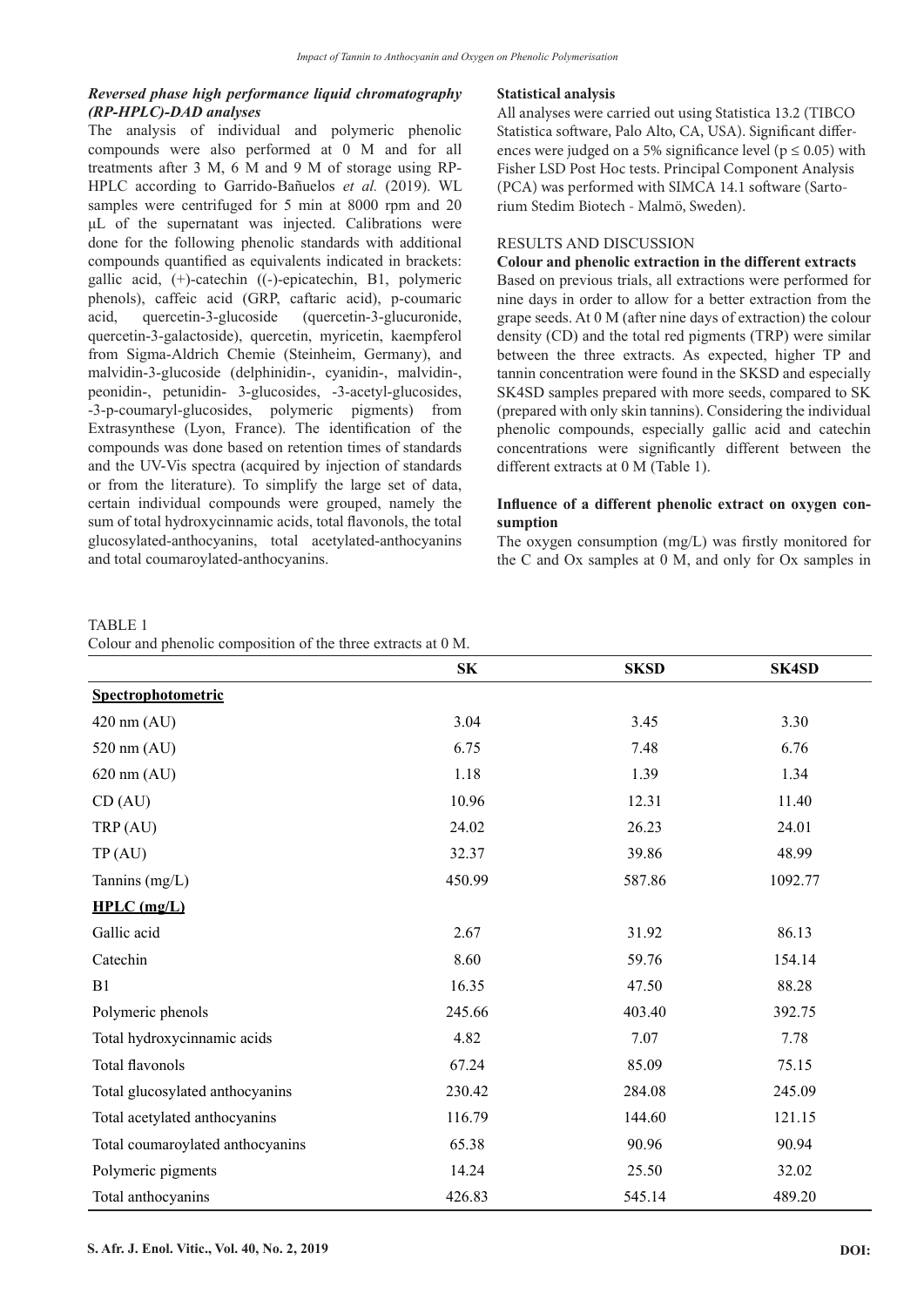the following oxygenations after 3 M and 6 M of storage. The oxygen consumption of the following oxidations was only monitored during the first three days (70-75 hours). As illustrated in Figure 1, the different extracts, which probably differ in concentration and chemical nature, clearly played a role as the oxygen consumption rates differed between the storage times and treatments. These differences in the oxygen depletion rates could possibly be explained by changes occurring in the phenolic profile and concentration of the extracts over time. Firstly, as shown in Figure 1 A1, there was a quick depletion of the low amount of oxygen present in C samples (probably due to a minimal oxygen intake during sample preparation). From Figure 1 A2, which illustrates the oxygen consumption in Ox vials at 0 M, minimal differences were found between the extracts. At 0 M, the higher phenolic levels, together with possible differences in the nature of the phenols, did not seem to influence oxygen consumption, differing from the findings of Pascual *et al.*, (2017). In both cases, the dissolved oxygen in the different extracts was depleted after a few hours. On the other hand, the oxygen consumption rate varied over time, as the phenolic profiles of the extracts evolved. Oxygen consumption measured after 3 M was generally slower compared to 0 M (Figure 1 A3). Interestingly, after 3 M the oxygen consumption was slower in the SK4SD samples. We consider that the initial excess of seed phenols may have had an influence on the formation rate of new polymeric forms involving oxidative reactions during the early stages of storage. This may have led to an extract composition with lower levels of compounds susceptible to oxidation after 3 M. Furthermore, oxygen consumption observed in Figure 1 A4 was even slower for all three extracts after 6 M, probably also as a consequence of a lower substrate availability to react with oxygen in the WL media.

## **Colour and phenolic evolution of the final extracts**

Differences were observed in terms of the colour parameter and phenolic levels as determined spectrophotometrically at 0 M, as well as a function of storage time. Storage time played a particularly important role, as significant differences were also found in colour and the phenolic concentration between the different extracts over time. Whilst the extract was the most important factor in determining TP levels and, obviously, the tannin concentration, oxygen had a large influence on the colour parameter such as the TRP and CD, especially the absorbance at 420 nm for the latter. Furthermore, time was also a determining factor, especially for the TRP.

The evolution of the phenolic parameters determined spectrophotometrically as a function of time (Table 1 supplementary) for the three extracts and C and Ox samples are shown in Figure 2. The cumulative effect of all the studied parameters drives a clear separation between the samples. In Figure 2 A1, it can be seen that the different extracts were separated along the PC1 axis (54.4%). As previously mentioned, the TP and tannin concentration were mainly influenced by the respective extract composition. The scores plot and the corresponding loadings plot



Oxygen consumption for the various treatments (SK, SKSD, and SK4SD). A1) oxygen consumption in C samples at 0 M. A2) oxygen consumption of Ox samples at 0 M. A3) oxygen consumption of Ox samples at 3 M. A4) oxygen consumption of Ox samples at 6 M.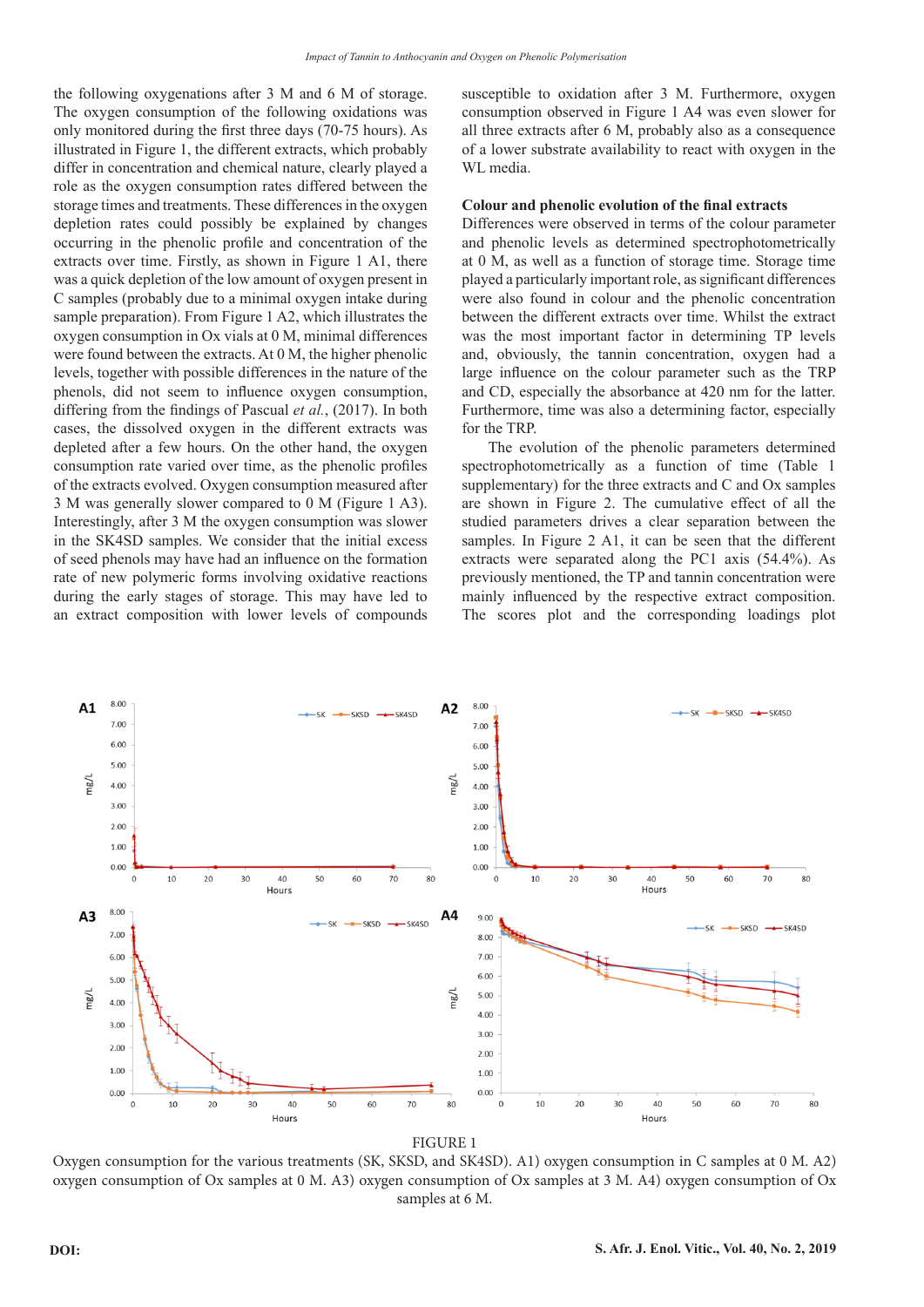

PCA score plots of the sample distribution based on the spectrophotometric data. A1) PCA score plot coloured according to the three different extracts. A2) PCA score plot coloured according to the sampling stage. A3) PCA score plot coloured according to the C/Ox treatments. B. Loadings plot of the samples distribution based on the spectrophotometric data.

(Figure 2- A1 and B) showed a general higher phenolic content in SK4SD treatments, especially compared to SK treatments. Over the course of time, these differences between the extracts became smaller, especially after 9 M, probably as a consequence of phenolic degradation, but also as a result of over-polymerisation reactions and subsequent precipitation of insoluble phenolic compounds. In Figure 2 A2, the samples are coloured according to the sampling stages (0 M, 3 M, 6 M and 9 M). After 9 M, the extracts were more closely distributed along the PC1 axis (54.4%). When the samples were coloured according to the C/Ox treatment, the samples were distributed along the PC2 axis (21.3%), with Ox samples being characterised by a generally higher phenolic and especially tannin concentrations (Figures 2 and 3). Contrary to the findings of Geldenhuys *et al.* (2012), oxygen was also found to play an important role in tannin concentrations (Figure 2 A3). However, Geldenhuys *et al.* (2012) applied progressive micro-oxygenation, whereas in this study a large amount of oxygen was added at a time.

A general loss of colour and reduction in phenolic levels was found over time, especially pronounced from 0 M (Table 1) to 3 M, except for the total tannin concentration as determined by the MCP method (Figure 3). As an example, TRP levels decreased in all the samples during the first 3M, especially in most of the C treatments (Table 1 supplementary). Oxygen seemed to have enhanced the polymerisation between certain compounds, thereby possibly limiting the degradation of certain red pigments. The TRP content was significantly higher in the SKSD and SK4SD Ox treatments at 3 M (Table 1 supplementary). From then onwards, the differences between C and Ox treatments and between the extracts became less over time.

Conversely, the tannin content showed different patterns from 0 to 3 M within the different treatments. As illustrated in Figure 3 (values at 0 M are specified on the Y axis), clear differences were found between C and Ox samples. While the MCP tannin levels were relatively constant from 0 M to 3 M in C samples (except for a slight increase in SKSD), an increase in the tannin concentration was observed in Ox (SKSD and SK4SD) samples during the same period. However, after 3 M, the tannin levels were only significantly higher in SK4SD-Ox samples compared to the corresponding C samples (Figure 3). During the following three months, the C treatments showed a progressive decrease in tannin concentration, except for the SK treatment (constant from 3M to 9M), while not changing significantly up to 9M. (Figure 3). On the other hand, the Ox treatments' tannin levels increased (SK and SKSD) or remained stable (SK4SD) up to 6M of storage, which might also explain the different oxygen consumption rates observed for the second oxidation step after 3M of storage. From then, all the Ox extracts experienced a general decrease in tannin concentration towards the last sampling stage (9M). This decrease can possibly be explained by the formation of larger and/or more unstable polymers which are no longer soluble in the hydroalcoholic solution. Thus, the oxygen had an impact on the tannin polymerisation reactions, and likely the reactivity of the polymerisation reaction products towards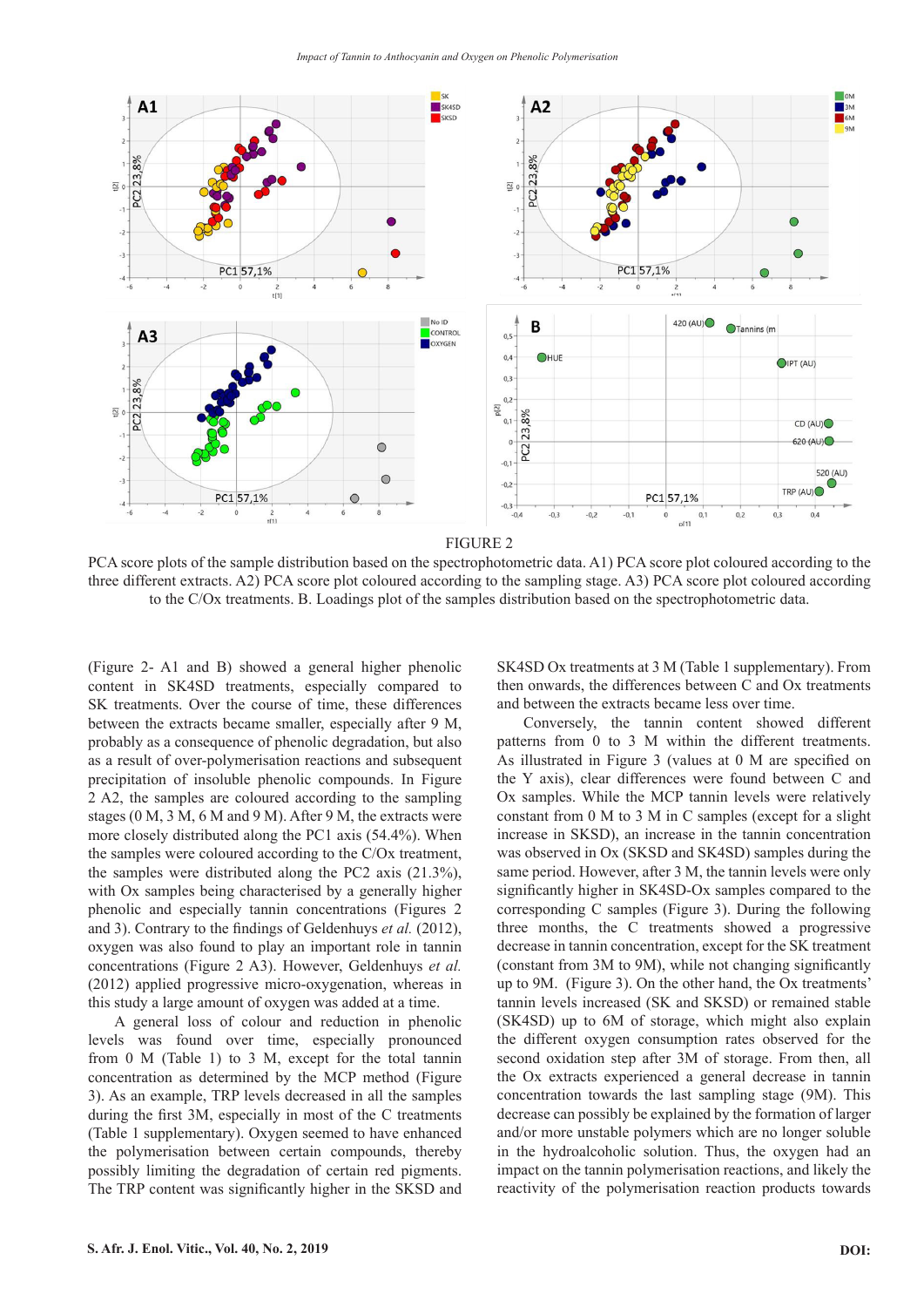

FIGURE 3

Evolution of the MCP tannin levels (mg/L) of all extracts (SK, SKSD and SK4SD) over time. Values at time 0 (0 M) are marked on the Y axis. The different letters indicate significant differences (ANOVA,  $p < 0.05$ ) between the A/T ratios, oxygen treatments and storage times.

methylcellulose (Figure 3). The significant role of oxygen in tannin polymerisation has been widely documented in literature (Singleton, 1987; Castellari *et al.*, 2000; Atanasova *et al.*, 2002; Waterhouse & Laurie, 2006; Gambuti *et al.*, 2013; Quaglieri *et al.*, 2017).

Oxygen also influenced the evolution of the amount of TRP in the extracts. In the presence of oxygen, higher phenolic levels might compete for reaction with oxygen, favouring specific polymerisation reactions. Thus, the higher pigment content can be explained by the depletion of oxygen as a consequence of the reaction of other phenolic compounds with oxygen, instead of the anthocyanins/pigments.

#### **HPLC data for individual phenolics**

Results obtained for the RP-LC analysis of selected individual phenolic concentrations are summarised in Tables 1 and 2. The different extracts, the presence/absence of oxygen and storage time played a role in affecting the phenolic composition of the treatments. Large differences in gallic acid concentrations were found between the three extracts. Higher amounts of seeds led to an obvious increase in gallic acid content (Table 1) at 0 M. From time 0 M to 3 M, a consistent decrease in the gallic acid concentration was observed for all samples, possibly linked to the formation of new polymeric forms (especially in SK4SD), precipitation or degradation reactions. The hypothetical interaction between gallic acid quinones and flavonol units has recently been reported (Mouls & Fulcrand, 2015). The concentration of polymeric phenols was also significantly higher in SKSD and

SK4SD compared to SK samples (Table 2). These differences between the extracts remained over time. Over the storage time investigated (especially from 6 M), the polymeric phenol content was generally higher in Ox treatments. Therefore, the presence and reactivity of seed derived compounds and oxygen may influence polymerisation reactions.

Higher total flavonol contents were found in the Ox samples; however, the total hydroxycinnamic acid concentrations were higher in the C samples. Unexpectedly, the total hydroxycinnamic acid content seemed to slightly increase over time (Table 2), although in some cases not significantly. Literature reports a general decrease of hydroxycinnamic acid concentrations during storage (García-Falcón *et al.*, 2007). However, an increase of certain hydroxycinnamic acids has also been observed (García-Falcón *et al.*, 2007; Arapitsas *et al.*, 2014), possibly as a result of copigment degradation expected to occur over time (Bimpilas *et al.*, 2016).

Likewise, a large decrease was observed in the anthocyanin concentrations of all treatments from 0 M (Table 1) to 3 M (Table 2). The larger decrease in anthocyanin levels observed in the C treatments was not associated with the formation of higher polymeric pigments (Table 2). Nevertheless, the HPLC results confirmed the idea of certain oxidative reactions between phenols being favoured in the presence of oxygen. The oxidation of ethanol and tartaric acid could possibly have led to the formation of ethyl bridged structures between tannins moieties, thereby leading to lower reactivity of free anthocyanins. This may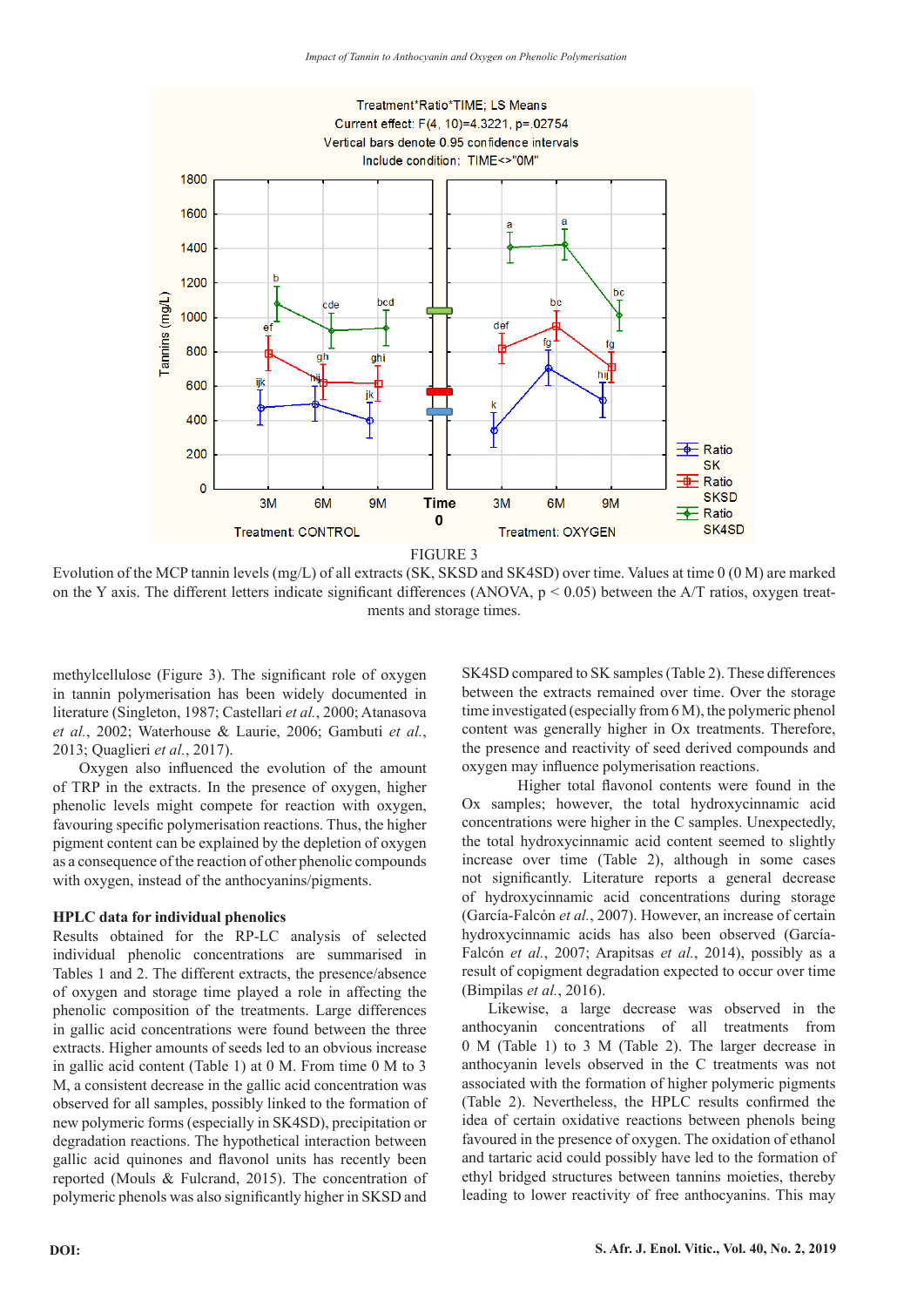|                              |                |                    |                  | 5<br>CONTR                               |                                  |                     |           |                    |                  | <b>OXYGEN</b>         |                  |                     |       |
|------------------------------|----------------|--------------------|------------------|------------------------------------------|----------------------------------|---------------------|-----------|--------------------|------------------|-----------------------|------------------|---------------------|-------|
|                              |                | SK                 |                  | SKSL                                     |                                  | SK4SD               |           | SS                 |                  | SKSD                  |                  |                     | SK4SL |
|                              | 3M             | $1.14 \pm 0.04$    |                  | $8.73 \pm 0.02$                          | 문                                | $28.78 \pm 0.11$    | ပ         | $.28 \pm 0.0$      | ≔                | $9.04 \pm 0.09$       | Ğ,               | $30.24 \pm 0.13$    |       |
| Gallic acid                  | N9             | $1.51 \pm 0.04$    | ு                | 5<br>$8.55 \pm 0.1$                      | ᇰ                                | $27.69 \pm 0.54$    | ರ         | $17 \pm 0.01$      | ு                | $9.21 \pm 0.25$       | $\overline{f}$   | $30.40 \pm 0.04$    |       |
|                              | $\mathbf{M}$   | $1.53 \pm 0.05$    | $\cdot$ $-$      | رب<br>$8.78 \pm 0.0$                     | 묾                                | $28.57 \pm 0.32$    | ပ         | $1.27 \pm 0.01$    | ்பு              | $9.58 \pm 0.22$       | $\circ$          | $30.78 \pm 0.41$    |       |
|                              | 3M             | $8.28 \pm 3.03$    | $\rm{de}$        | $8.57 \pm 1.30$                          | $\mathbf{d}$ e                   | $20.47 \pm 1.07$    | م         | $6.73 \pm 0.19$    | efg              | 3.43<br>$15.38 \pm 1$ | $\circ$          | $35.70 \pm 2.80$    |       |
| Catechin                     | Zб             | $5.88 \pm 2.41$    | efg              | $6.60 \pm 1.61$                          | efg                              | $12.49 \pm 0.50$    | टु        | $3.94 \pm 0.85$    | $\mathfrak{g}_1$ | $3.12 \pm 0.18$       | ρŪ               | $13.37 \pm 6.03$    |       |
|                              | $M_{\rm 6}$    | $20.73 \pm 3.01$   | $\Delta$         | 5<br>$6.91 \pm 0.3$                      | efg                              | $8.93 \pm 1.68$     | ಕೆ        | $6.46 \pm 1.50$    | efg              | $11.78 \pm 1.66$      | नु               | $8.95 \pm 2.52$     |       |
|                              | 3M             | $14.02 \pm 4.15$   | ≔                | $\mathbf{\sim}$<br>$19.97 \pm 1.3$       | 品                                | $66.58 \pm 0.48$    | a         | $11.55 \pm 2.00$   | 兰                | $33.07 \pm 4.73$      | Ф                | $69.49 \pm 4.90$    |       |
| $\overline{B}$               | $M_{\odot}$    | $7.38 \pm 0.63$    | ≚                | ${}^{\circ}$<br>$22.68 \pm 0.8$          | $\mathfrak{g}_1$                 | $44.62 \pm 2.28$    | ರ         | $11.30 \pm 1.99$   | 点                | $25.91 \pm 0.39$      | $\overline{f}$   | $46.59 \pm 4.65$    |       |
|                              | $M_{\rm 6}$    | $8.61 \pm 0.33$    | ≚                | $\tilde{\mathcal{L}}$<br>$25.88 \pm 4.2$ | $\overline{\phantom{0}}$         | $52.26 \pm 3.70$    | ပ         | $16.38 \pm 2.26$   | Щ                | $35.17 \pm 1.89$      | $\circ$          | $61.40 \pm 2.14$    |       |
|                              | 3M             | $513.75 \pm 1.55$  | ≚                | $707.86 \pm 5.50$                        | $\mathbf{e}$ f                   | $1002.65 \pm 20.15$ | ದ         | $525.20 \pm 0.54$  | Y                | $731.42 \pm 20.87$    | ಕಿ               | $1010.29 \pm 22.25$ |       |
| Polymeric<br>phenols         | M <sub>0</sub> | $442.05 \pm 32.68$ |                  | $586.18 \pm 48.70$                       | $\cdot$ $\overline{\phantom{a}}$ | $689.75 \pm 7.32$   | бJ        | $529.33 \pm 23.93$ | ≚                | 27.41<br>$656.95 \pm$ | 品                | $832.36 \pm 31.70$  |       |
|                              | $M_{\odot}$    | $490.99 \pm 16.63$ | ≚                | $645.19 \pm 3.77$                        | þ                                | $758.85 \pm 28.89$  | ರ         | $568.59 \pm 6.63$  | ij               | $712.80 \pm 15.34$    | $\mathfrak{b}$   | $903.30 \pm 16.05$  |       |
| $\sum$                       | 3M             | $3.59 \pm 0.04$    | $\ddot{H}$       | $4.43 \pm 0.06$                          | ಕಿ                               | $3.92 \pm 0.10$     | 品         | $2.97 \pm 0.09$    | ¥                | $3.26 \pm 0.42$       | .≚               | $3.61 \pm 0.46$     |       |
| Hydroxycinnamic              | $\mathbb{N}^9$ | $4.06 \pm 0.12$    | efg              | $4.52 \pm 0.07$                          | नु                               | $4.86 \pm 0.15$     | ತೆ        | $3.19 \pm 0.09$    | 户                | $3.36 \pm 0.18$       | ij               | $3.58 \pm 0.16$     |       |
| acids                        | $\mathbf{M}$   | $4.37 \pm 0.09$    | def              | $\subseteq$<br>$5.10 \pm 0.1$            | q                                | $5.54 \pm 0.09$     | a         | $3.51 \pm 0.14$    | Ξ                | $4.01 \pm 0.41$       | $\mathfrak{g}_1$ | $4.24 \pm 0.07$     |       |
|                              | 3M             | $16.37 \pm 0.61$   | ರ                | $8.12 \pm 0.36$                          | $\circ$                          | $16.44 \pm 0.48$    | ರ         | $20.15 \pm 0.62$   | ٩                | $22.79 \pm 0.76$      | a                | $20.78 \pm 0.48$    |       |
| Flavonols<br>$\sum$          | N9             | $12.10 \pm 0.65$   | $\mathfrak{g}_1$ | $13.01 \pm 1.01$                         | Ъ                                | $10.23 \pm 0.56$    | 크         | $+0.44$<br>15.88   | ರ                | $16.08 \pm 0.73$      | ರ                | $13.30 \pm 0.64$    |       |
|                              | N6             | $11.06 \pm 0.52$   | 品                | $11.62 \pm 0.20$                         | OO                               | $9.58 \pm 0.35$     |           | $3.93 \pm 0.77$    | Ф                | $14.07 \pm 1.24$      | $\circ$          | $11.75 \pm 0.60$    |       |
| $\sum$                       | 3M             | $3.98 \pm 0.37$    | $\ddot{}$        | $4.46 \pm 0.09$                          | $\pmb{\cup}$                     | $4.88 \pm 0.12$     | ರ         | $7.53 \pm 0.12$    | $\circ$          | $(2.39 \pm 0.42)$     | O,               | $18.81 \pm 0.39$    |       |
| Glucosylated<br>anthocyanins | $\mathbb{N}^9$ | $1.25 \pm 0.19$    | ij               | $1.17 \pm 0.04$                          | 忌                                | $1.07 \pm 0.06$     | 学         | $1.94 \pm 0.20$    | þ                | $2.46 \pm 0.20$       | ρŪ               | $2.66 \pm 0.10$     |       |
|                              | $\mathbf{M}$   | $0.87 \pm 0.03$    | k                | $0.92 \pm 0.02$                          | 兰                                | $0.87 \pm 0.02$     | Y         | $1.05 \pm 0.02$    | 学                | $1.35 \pm 0.15$       | $\cdot$ $-$      | $1.33 \pm 0.07$     |       |
| $\sum$                       | 3M             | $2.72 \pm 0.88$    | Ъ                | $2.21 \pm 0.11$                          | efg                              | $4.18 \pm 1.53$     | ರ         | $6.24 \pm 2.55$    | $\circ$          | $11.84 \pm 0.54$      | Q,               | $16.88 \pm 0.49$    |       |
| Acetylated                   | $M_{\odot}$    | $1.74 \pm 0.06$    | $\mathfrak{g}_1$ | $1.61 \pm 0.06$                          | $\mathfrak{g}_1$                 | $1.44 \pm 0.03$     | <u>മ്</u> | $2.55 \pm 0.13$    | efg              | $3.20 \pm 0.27$       | ಕಿ               | $3.39 \pm 0.15$     |       |
| anthocyanins                 | $\mathbf{M}$   | $1.41 \pm 0.11$    | $\mathfrak{g}_1$ | $1.33 \pm 0.02$                          | p0                               | $1.28 \pm 0.07$     | 60        | $1.59 \pm 0.04$    | ĞЭ               | $1.88 \pm 0.19$       | යු               | $1.70 \pm 0.10$     |       |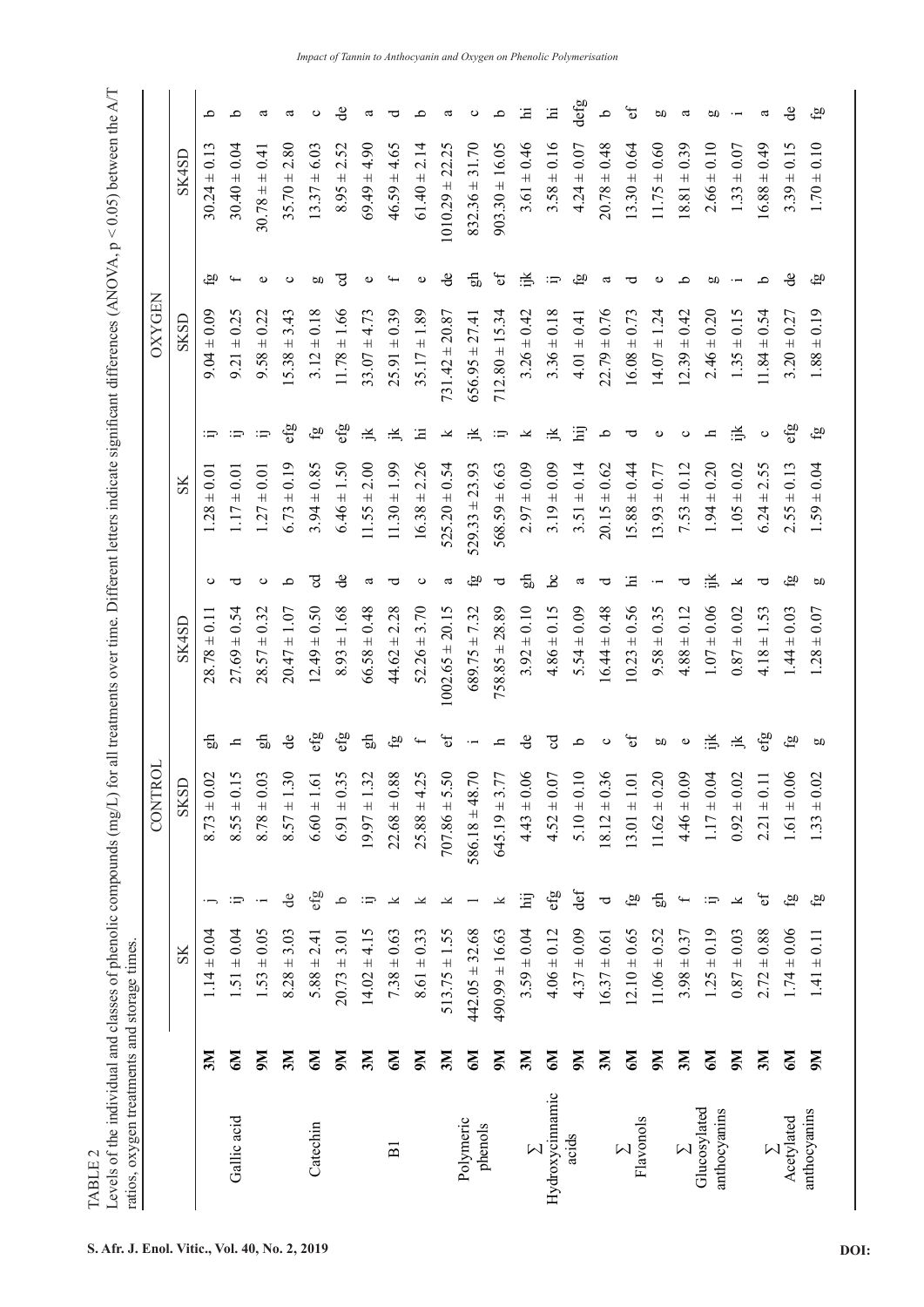|                       |           |                  |     | CONTRO           |      |                  |      |                  |      | <b>OXYGEN</b>    |                    |                  |     |
|-----------------------|-----------|------------------|-----|------------------|------|------------------|------|------------------|------|------------------|--------------------|------------------|-----|
|                       |           | $_{\rm SK}$      |     | SKSD             |      | SK4SD            |      | $S_{\rm K}$      |      | SKSD             |                    | SK4SD            |     |
|                       | 3M        | $2.92 \pm 0.41$  |     | $2.95 \pm 0.10$  |      | $3.04 \pm 0.08$  |      | $4.95 \pm 0.44$  | ပ    | $7.58 \pm 0.45$  | $\mathbf{\Omega}$  | $9.46 \pm 0.50$  | ದ   |
| Coumaroylated         | N9        | $1.44 \pm 0.07$  | efg | $1.31 \pm 0.06$  | òй   | $1.18 \pm 0.03$  | ЬΩ   | $1.74 \pm 0.14$  | Φ    | $1.79 \pm 0.03$  |                    | $1.63 \pm 0.04$  | đ   |
| anthocyanins          | N6        | $1.24 \pm 0.07$  | 60  | $1.19 \pm 0.06$  | ЬΩ   | $1.14 \pm 0.02$  | ЬΩ   | $1.27 \pm 0.06$  | çа   | $.44 \pm 0.08$   | ငျာ                | $1.29 \pm 0.05$  | යු  |
|                       | ЗM        | $14.01 \pm 0.35$ | iļX | $16.75 \pm 0.18$ | def  | $19.78 \pm 0.86$ | C    | $4.83 \pm 0.30$  | ghij | $8.70 \pm 0.34$  | ತೆ                 | $21.66 \pm 0.41$ | ದ   |
| Polymeric<br>pigments | <u>Бу</u> | $2.57 \pm 1.20$  |     | $14.52 \pm 1.51$ | Ě    | $13.50 \pm 0.80$ | 고    | $4.56 \pm 0.94$  | hijk | $15.15 \pm 1.01$ | ghi                | $15.51 \pm 0.73$ | Ţар |
|                       | N6        | $13.73 \pm 0.51$ | 그   | $16.08 \pm 0.18$ | efgj | $14.81 \pm 0.49$ | ghij | $5.66 \pm 0.13$  | efgh | $16.76 \pm 0.52$ | de                 | $17.62 \pm 0.28$ | ड   |
|                       | ZК        | $23.63 \pm 0.66$ | ω   | $26.37 \pm 0.19$ |      | $31.88 \pm 1.01$ | ပ    | $33.55 \pm 1.30$ | Ò    | $50.50 \pm 0.82$ | $\mathbf{\hat{c}}$ | $66.81 \pm 0.82$ | ದ   |
| anthocyanins<br>Total | N9        | $17.01 \pm 0.67$ |     | $18.62 \pm 0.88$ |      | $17.19 \pm 0.52$ |      | $20.79 \pm 0.73$ | 品    | $22.59 \pm 0.29$ | efg                | $23.19 \pm 0.35$ | F   |
|                       | N6        | $17.25 \pm 0.29$ |     | $19.52 \pm 0.13$ |      | $18.10 \pm 0.32$ |      | $19.57 \pm 0.04$ | Ξ    | $21.43 \pm 0.10$ | fgh                | $21.94 \pm 0.05$ | efg |
|                       |           |                  |     |                  |      |                  |      |                  |      |                  |                    |                  |     |

explain the higher concentration of monomeric anthocyanins found after 3 M, in the treatments where higher levels of seeds were present and oxygen added. Supporting this, after 3 M of storage, SK and SKSD samples showed a greater decrease in glucosylated, acetylated and coumaroylated anthocyanins in the absence of oxygen. On the other hand, SK4SD samples initially had higher concentration of polymeric pigments, thereby influencing the polymerisation reactions. These differences between the extracts in the concentrations of polymeric pigments, for both C and Ox samples, were also found at 3 M, but disappeared after 6 M of storage. In the interpretation of these results, we cannot discard the possibility that certain polymeric pigments are not detected by the RP-HPLC method. Nevertheless, after 6 M, all treatments experienced anthocyanin degradation and differences between treatments became smaller. The decrease in anthocyanins showed different rates among the different extracts. This delay may be linked to the excess of seed phenolics, with a higher reactivity in the presence of oxygen, and the exposure to several severe oxidations. These repeated oxidations could lead to over polymerisation, forming phenolic derived compounds not stable in solution, therefore precipitating. This anthocyanin degradation over time has been widely reported in red wines, and is at least partly a consequence of the formation of pigmented polymers (Somers, 1971; Somers & Evans, 1979; Pérez-Magariño & González-SanJosé, 2004; Arapitsas *et al.*, 2014; Quaglieri *et al.*, 2017). Also, the loss of anthocyanin derived forms over time was previously reported to be lower in oxygenated wines (Atanasova *et al.*, 2002).

## **CONCLUSIONS**

To date, a number of studies have focused on the impact of seed addition or removal on the colour, phenolic profile and sensory properties of wines (Meyer & Hernandez, 1970; Canals *et al.*, 2008; Lee *et al.*, 2008; Guaita *et al.*, 2017), but there is a lack of information on the evolution of these wine parameters with age, as well as on the role of oxygen in this process. The main goal of this study was to assess the impact of oxygen addition on the phenolic composition of WL extracts containing three different defined A/T ratios. The extract composition seemed to play a greater role than the oxygen in phenolic evolution. Our results highlight the importance of the initial A/T ratio and of the nature of these respective compound classes on the polymerisation reactions occurring during initial stages of ageing. The higher the concentration of phenols in the solution, the greater the number of molecules susceptible to polymerise, and therefore the greater the competition between these substrates. In this context, seed derived phenols showed a high reactivity to form larger polymeric structures, both in the absence or presence of oxygen. Nevertheless, as a consequence of the oxidative process, excessive seed content may enhance the polymerisation reactions between proanthocyanidins, and thereby favour remaining of free monomeric anthocyanins in solution. The increase in polymeric phenols (Table 2), together with the higher levels of TRP (Table 1 supplementary data) and of monomeric anthocyanins (total glucosylated, acetylated and coumaroylated forms) in the SK4SD-Ox samples after 3M of storage (Table 2), support this idea.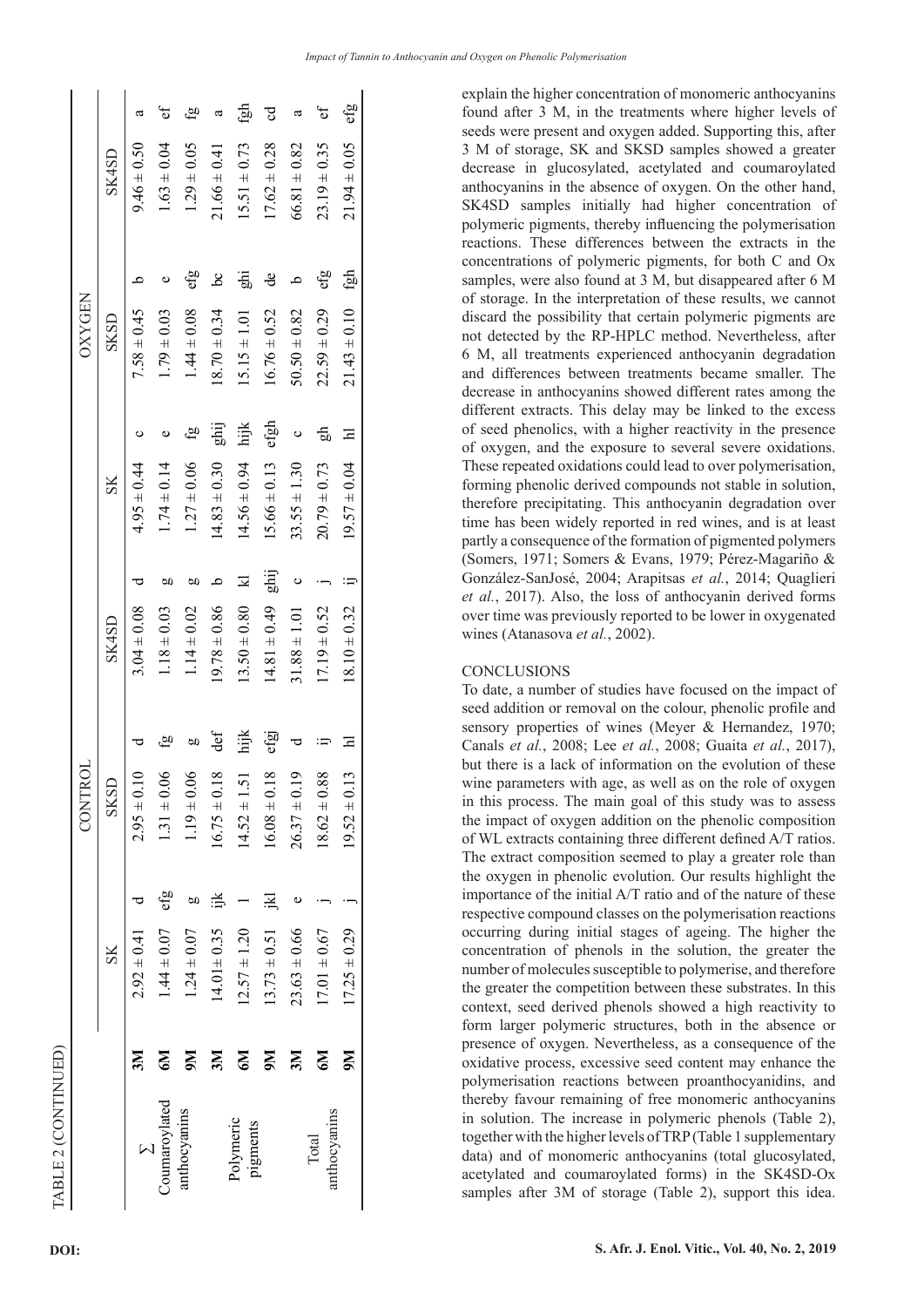Further research needs to investigate not only the impact of different phenolic ratios on the phenolic stability, but also the polymerisation reactions in the presence of different grape polysaccharides and protein proportions.

#### **LITERATURE CITED**

Adams, D.O., 2006. Phenolics and ripening in grape berries. Am. J. Enol. Vitic. 57, 249–256.

Arapitsas, P., Corte, A., Della., Gika, H., Narduzzi, L., Mattivi, F. & Theodoridis, G., 2016. Studying the effect of storage conditions on the metabolite content of red wine using HILIC LC-MS based metabolomics. Food Chem. 197, 1331–1340.

Arapitsas, P., Scholz, M., Vrhovsek, U., Blasi, S., Biondi, A., Masuero, D., Perenzoni, D., Rigo, A. & Mattivi, F., 2012. A Metabolomic Approach to the Study of Wine Micro- Oxygenation. PLoS ONE 7, 1–11.

Arapitsas, P., Speri, G., Angeli, A., Perenzoni, D. & Mattivi, F., 2014. The influence of storage on the '"chemical age"' of red wines. Metabolomics 10, 816–832.

Atanasova, V., Fulcrand, H., Cheynier, V. & Moutounet, M., 2002. Effect of oxygenation on polyphenol changes occurring in the course of winemaking. Analytica Chimica Acta. 458, 15–27.

Bimpilas, A., Panagopoulou, M., Tsimogiannis, D. & Oreopoulou, V., 2016. Anthocyanin copigmentation and color of wine : The effect of naturally obtained hydroxycinnamic acids as cofactors. Food Chem. 197, 39–46.

Bimpilas, A., Tsimogiannis, D., Balta-Brouma, K., Lymperopoulou, T. & Oreopoulou, V., 2015. Evolution of phenolic compounds and metal content of wine during alcoholic fermentation and storage. Food Chem. 178, 164– 171.

Bindon, K.A., Smith, P.A. & Kennedy, J.A., 2010. Interaction between Grape-Derived Proanthocyanidins and Cell Wall Material. Effect on Proanthocyanidin Composition and Molecular Mass. J. Agric. Food Chem. 58, 2520–2528.

Boulton, R., 2001. The copigmentation of anthocyanins and its role in the color of red wine: a critical review. Am. J. Enol. Vitic. 52, 67–87.

Canals, R., Llaudy, C., Miquel, J. & Fernando, C., 2008. Influence of the elimination and addition of seeds on the colour, phenolic composition and astringency of red wine. Am. J. Enol. Vitic. 226, 1183–1190.

Carrascón, V., Vallverdú-Queralt, A., Meudec, E., Sommerer, N., Fernandez-Zurbano, P. & Ferreira, V., 2018. The kinetics of oxygen and SO2 consumption by red wines. What do they tell about oxidation mechanisms and about changes in wine composition? Food Chem. 241, 206–214.

Casassa, L.F., 2017. Flavonoid Phenolics in Red Winemaking. Phenolic Compounds - Natural Sources, Importance and Applications

Castellari, M., Matricardi, L., Arfelli, G., Galassi, S. & Amati, A., 2000. Level of single bioactive phenolics in red wine as a function of the oxygen supplied during storage. Food Chem. 69, 61–67.

Cheynier, V., Salas, E., Souquet, J., Sarni-Manchado, P. & Fulcrand, H., 2006. Structure and Properties of Wine Pigments and Tannins. Am. J. Enol. Vitic. 3, 298–305.

Coetzee, C., Van Wyngaard, E., Šuklje, K., Silva Ferreira, A.C. & Du Toit, W.J., 2016. Chemical and Sensory Study on the Evolution of Aromatic and Nonaromatic Compounds during the Progressive Oxidative Storage of a Sauvignon blanc Wine. J. Agric. Food Chem. 64, 7979–7993.

Dallas, C., Ricardo-da-Silva, J.M. & Laureano, O., 1996. Interactions of Oligomeric Procyanidins in Model Wine Solutions Containing Malvidin-3- Glucoside and Acetaldehyde. J. Sci. Food Agric. 70, 493–500.

Danilewicz, J.C., 2007. Interaction of sulfur dioxide, polyphenols, and oxygen in a wine-model system: Central role of iron and copper. Am. J. Enol. Vitic. 58, 53–60.

Es-Safi, N.E., Fulcrand, H., Cheynier, V. & Moutounet, M., 1999. Studies on the acetaldehyde-induced condensation of (-)-epicatechin and malvidin 3-O-glucoside in a model solution system. J. Agric. Food Chem. 47, 2096– 2102.

Fulcrand, H., Cameira dos Santos, P.J., Sarni-Manchado, P., Cheynier, V. & Favre-Bonvin, J., 1996. Structure of new anthocyanin-derived wine pigments. J. Chem. Soc. 69, 60.

Gambuti, A., Rinaldi, A., Ugliano, M. & Moio, L., 2013. Evolution of Phenolic Compounds and Astringency during Aging of Red Wine: Effect of Oxygen Exposure before and after Bottling. J. Agric. Food Chem. 61, 1618–1627.

García-Falcón, M.S., Pérez-Lamela, C., Martínez-Carballo, E. & Simal-Gándara, J., 2007. Determination of phenolic compounds in wines: Influence of bottle storage of young red wines on their evolution. Food Chem. 105, 248–259.

Garrido-Bañuelos, G., Buica, A., Schückel, J., Zietsman, A.J.J., Willats, W.G.T., Moore, J.P. & Du Toit, W.J., 2019. Investigating the relationship between grape cell wall polysaccharide composition and the extractability of phenolic compounds into Shiraz wines. Part I: Vintage and ripeness effects. Food Chem. 278, 36–46.

Geldenhuys, L., Oberholster, A. & Du Toit, W., 2012. Monitoring the Effect of Micro-oxygenation before Malolactic Fermentation on South African Pinotage Red Wine with Different Colour and Phenolic Analyses. SA J. Enol. Vitic. 33, 150–160.

González-Manzano, S., Rivas-Gonzalo, J.C. & Santos-Buelga, C., 2004. Extraction of flavan-3-ols from grape seed and skin into wine using simulated maceration. Analytica Chimica Acta. 513, 283–289.

González-Manzano, S., Santos-Buelga, C., Pérez-Alonso, J.J., Rivas-Gonzalo, J.C. & Escribano-Bailón, M.T., 2006. Characterization of the mean degree of polymerization of proanthocyanidins in red wines using Liquid Chromatography-Mass Spectrometry (LC-MS). J. Agric. Food Chem. 54, 4326–4332.

Guaita, M., Petrozziello, M., Panero, L., Tsolakis, C., Motta, S. & Bosso, A., 2017. Influence of early seeds removal on the physicochemical, polyphenolic, aromatic and sensory characteristics of red wines from Gaglioppo cv. Eur. Food Res. Technol. 243, 1311–1322.

He, F., Liang, N., Mu, L., Pan, Q., Wang, J., Reeves, M.J. & Duan, C., 2012a. Anthocyanins and Their Variation in Red Wines I. Monomeric Anthocyanins and Their Color Expression. Molecules. 17, 1571–1601.

He, F., Liang, N., Mu, L., Pan, Q., Wang, J., Reeves, M.J. & Duan, C., 2012b. Anthocyanins and Their Variation in Red Wines II. Anthocyanin Derived Pigments and Their Color Evolution. Molecules 17, 1483–1519.

Kennedy, J.A., Saucier, C. & Glories, Y., 2006. Grape and Wine Phenolics: History and Perspective. Am. J. Enol. Vitic. 3, 20–21.

Lee, J., Kennedy, J.A., Devlin, C., Redhead, M. & Rennaker, C., 2008. Effect of early seed removal during fermentation on proanthocyanidin extraction in red wine: A commercial production example. Food Chem. 107, 1270–1273.

Mattivi, F., Vrhovsek, U., Masuero, D. & Trainotti, D., 2009. Differences in the amount and structure of extractable skin and seed tannins amongst red grape varieties. Aust. J. Grape Wine Res. 15, 27–35.

McRae, J.M., Day, M.P., Bindon, K.A., Kassara, S., Schmidt, S.A., Schulkin, A., Kolouchova, R. & Smith, P.A., 2015. Effect of early oxygen exposure on red wine colour and tannins. Tetrahedron 71, 3131–3137.

Meyer, B.J. & Hernandez, R., 1970. Seed Tannin Extraction in Cabernet Sauvignon. Am. J. Enol. Vitic. 21, 184–188.